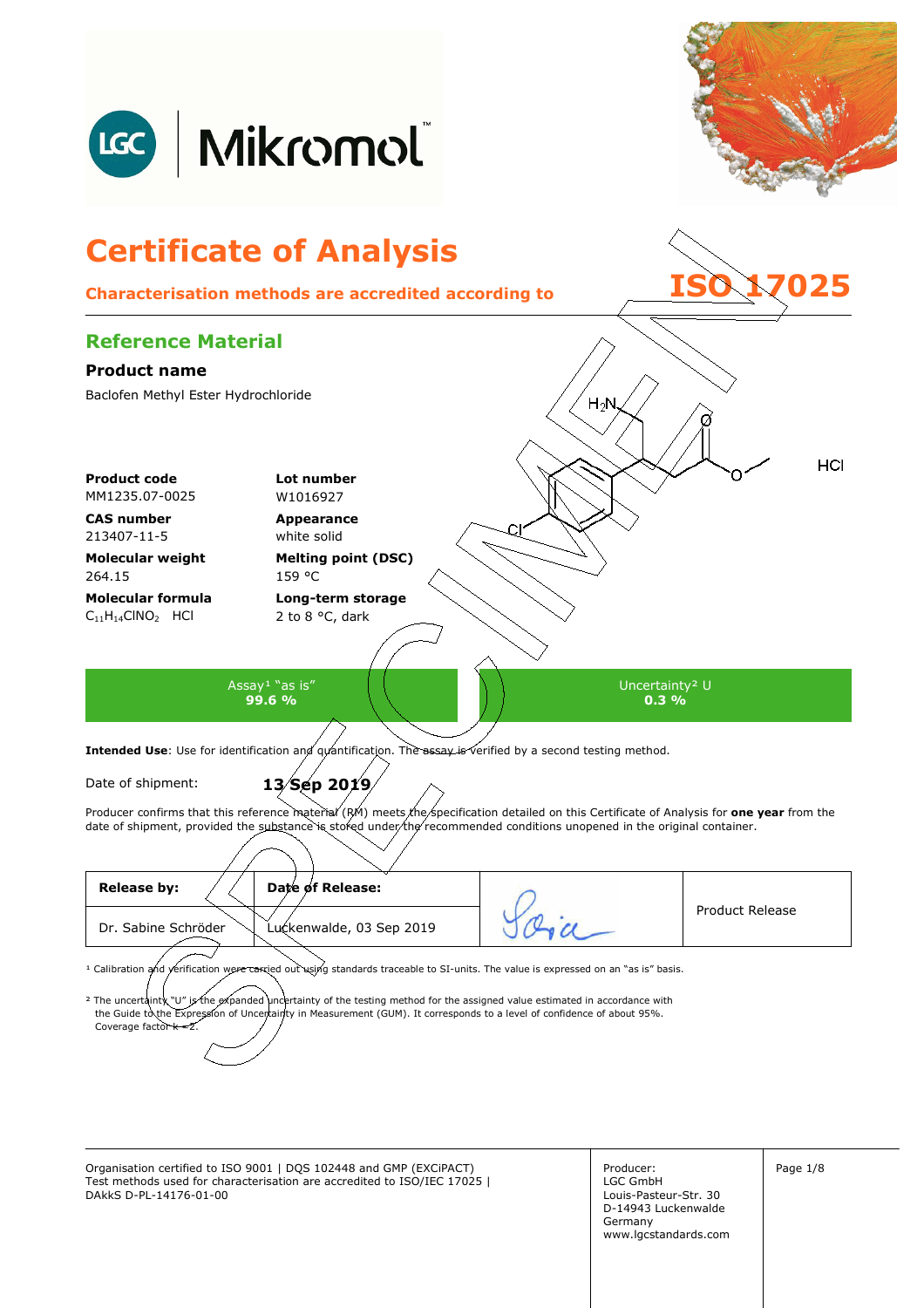

### **Product information**

This RM is intended for laboratory use only and is not suitable for human or animal consumption. This RM conforms to the characteristics of a primary standard as described in the ICH/Guidelines. The values quoted in this Certificate of Analysis are the producer's best estimate of the true values within the stated uncertainties and based on the techniques described in this Certificate of Analysis. The characterisation of this material was undertaken in accordance with the requirements of ISO/IEC 17025, The identity is verified by data . from international scientific literature.

#### **Storage and handling**

Before usage of the RM, it should be allowed to warm to room temperature. No drying is required, as assigned values are already corrected for the content of water and other volatile materials.

Reference Material quality is controlled by regularly performed quality control tests (retests).

### **Further content**

Assigned value Purity Identity Revision table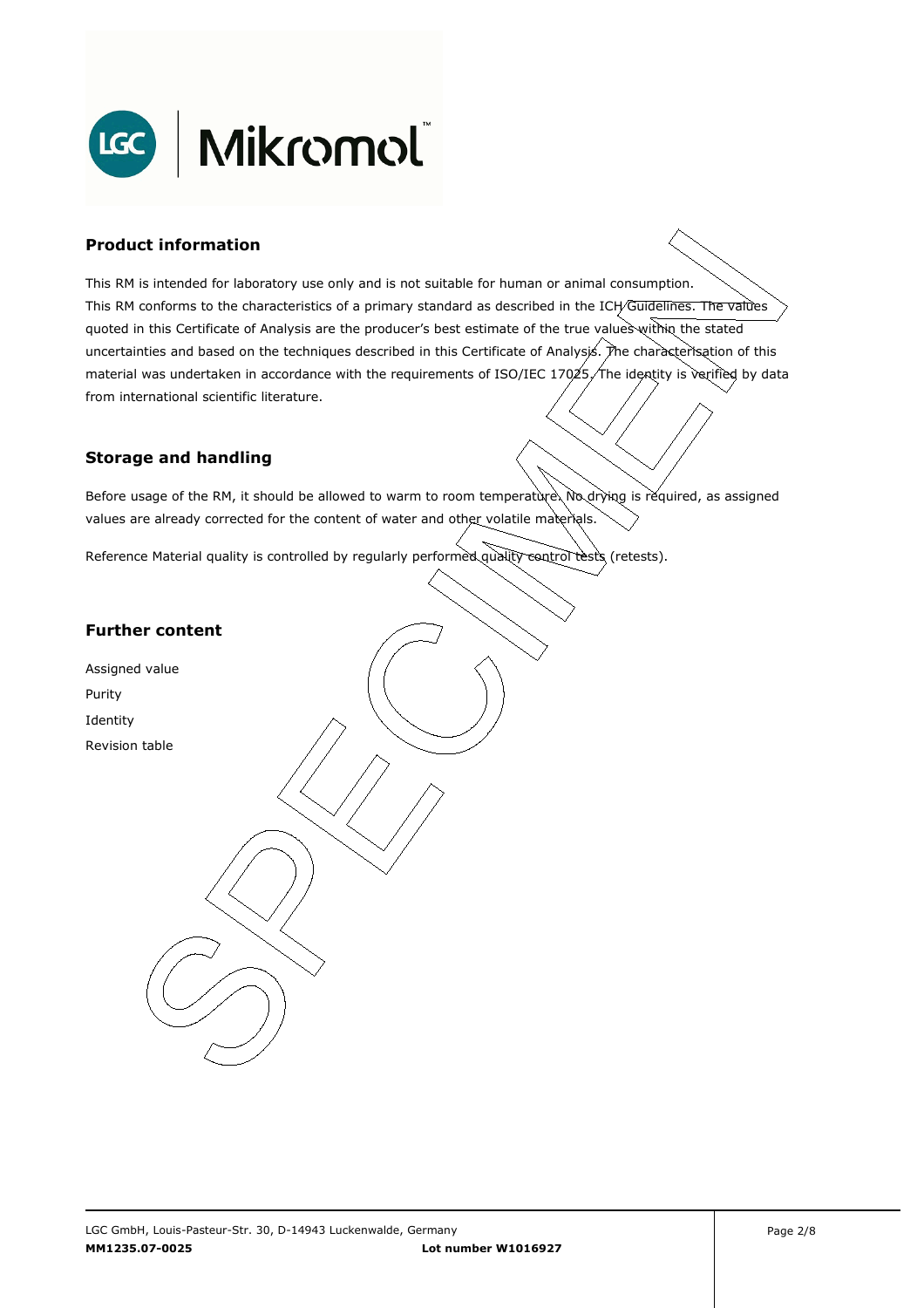

| <b>Assigned value</b>                                                                                                  |                                                                                            |                                                                                                                     |  |  |
|------------------------------------------------------------------------------------------------------------------------|--------------------------------------------------------------------------------------------|---------------------------------------------------------------------------------------------------------------------|--|--|
| Assay "as is":                                                                                                         | 99.63 %; $U = 0.32$ %                                                                      |                                                                                                                     |  |  |
|                                                                                                                        |                                                                                            | The assay "as is" is assessed by carbon titration of elemental analysis and is equivalent to the assay based on the |  |  |
|                                                                                                                        | not-anhydrous and not-dried substance. The assay is verified by 100% method/máss balance). |                                                                                                                     |  |  |
| The verified result lies inside our acceptance criteria, i.e. less than 1.0 % différence to assay assigning technique. |                                                                                            |                                                                                                                     |  |  |
|                                                                                                                        |                                                                                            | For quantitative applications, use the assay as a calculation value on the "as is basis". The uncertainty of the    |  |  |
|                                                                                                                        | assay can be used for estimation/calculation of measurement uncertainty.                   |                                                                                                                     |  |  |
|                                                                                                                        | Method 1: Value assigning technique - carbon titration of elemental analysis               |                                                                                                                     |  |  |
| <b>Method</b>                                                                                                          |                                                                                            | percentage carbon found in relation to percentage carbon<br>as calculated for molecular formula                     |  |  |
| <b>Result</b> (mass fraction, $n = 3$ )                                                                                |                                                                                            | $99.63$ %; $U = 0.32$ %                                                                                             |  |  |
|                                                                                                                        |                                                                                            |                                                                                                                     |  |  |
|                                                                                                                        | Method 2: Value verifying technique - 100% method                                          |                                                                                                                     |  |  |
| 100% method (mass balance) with<br>chromatographic purity by HPLC                                                      |                                                                                            |                                                                                                                     |  |  |
| <b>Result</b>                                                                                                          |                                                                                            | 98.78%                                                                                                              |  |  |
|                                                                                                                        |                                                                                            |                                                                                                                     |  |  |
|                                                                                                                        | The calculation of the 100% method/follows the formula:                                    |                                                                                                                     |  |  |
| Purity (%)                                                                                                             |                                                                                            |                                                                                                                     |  |  |
| $\ast$<br>Assay (%) = (100 % - volatile contents $(%$ )<br>100 %                                                       |                                                                                            |                                                                                                                     |  |  |
|                                                                                                                        |                                                                                            |                                                                                                                     |  |  |
| Volatile contents are considered as absolute contributions and purity is considered as relative contribution.          |                                                                                            |                                                                                                                     |  |  |
| Inorganic residues are excluded by additional tests.                                                                   |                                                                                            |                                                                                                                     |  |  |
|                                                                                                                        |                                                                                            |                                                                                                                     |  |  |
|                                                                                                                        |                                                                                            |                                                                                                                     |  |  |
|                                                                                                                        |                                                                                            |                                                                                                                     |  |  |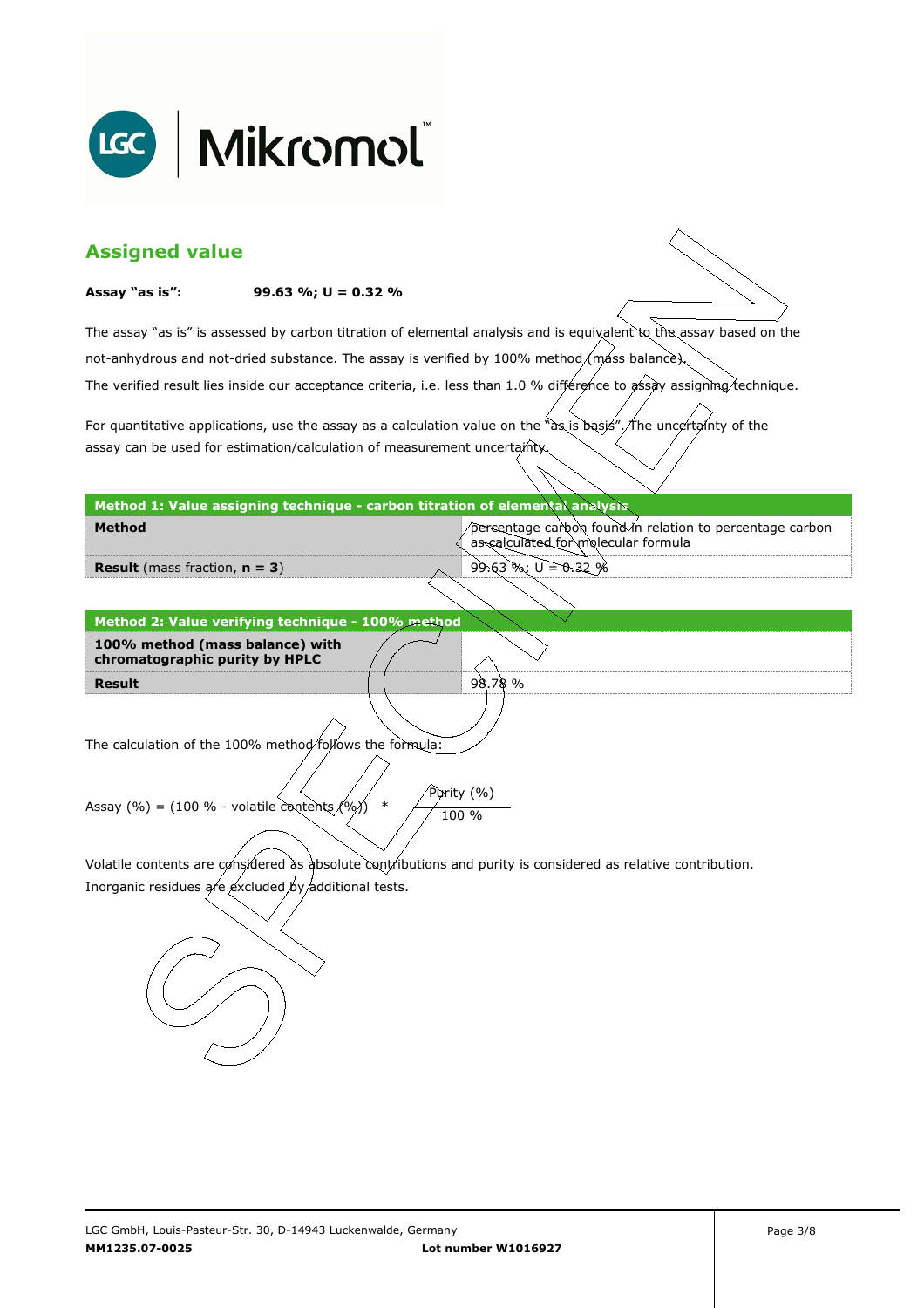

## LGC | Mikromol

## **Purity**

**Purity by High Performance Liquid Chromatography (HPLC)** 

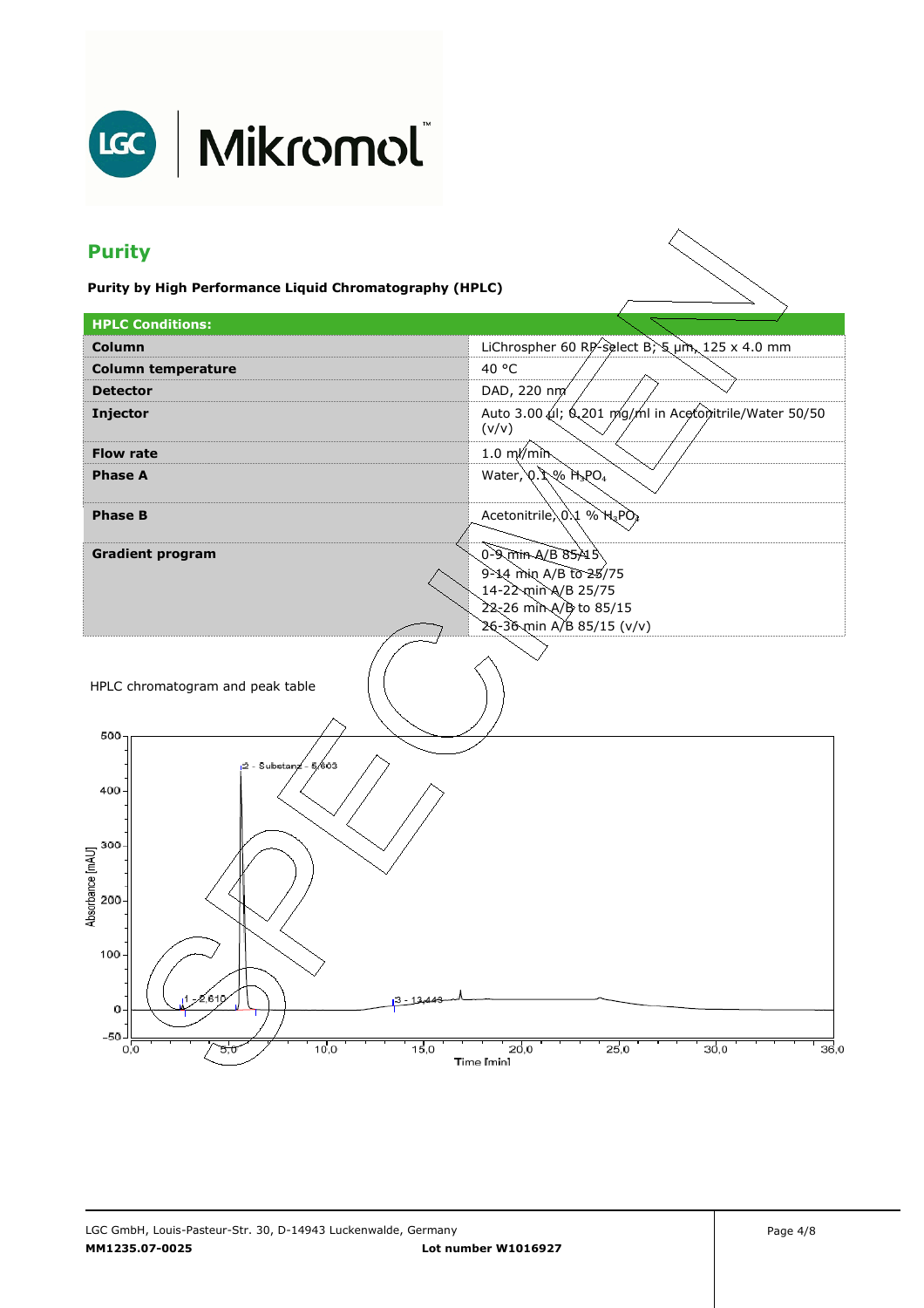

| Area percent report - sorted by signal |                       |        |                     |
|----------------------------------------|-----------------------|--------|---------------------|
| PK#                                    | <b>Retention time</b> | Area   | Area %              |
|                                        | 2.610                 | 0.939  | 0.96                |
| 2                                      | 5.603                 | 96.729 | 99,03               |
| 3                                      | 13.443                | 0.012  | ∕0.∕01              |
| <b>Totals</b>                          |                       | 97.68  | $\backslash$ 100.00 |

The content of the analyte was determined as ratio of the peak area of the analyte and the cumulative  $\overline{\phantom{a}}$ areas of the purities, added up to 100 %. System peaks were ignored in calculation.

| Result $(n = 3)$                                                 | $99.03\%$ ; $U = 0.18\%$                                               |  |  |  |
|------------------------------------------------------------------|------------------------------------------------------------------------|--|--|--|
|                                                                  |                                                                        |  |  |  |
| <b>Volatile content</b>                                          |                                                                        |  |  |  |
| <b>Water content</b>                                             |                                                                        |  |  |  |
| <b>Method</b>                                                    | Karl Fischer titration                                                 |  |  |  |
| <b>Result</b> $(n = 3)$                                          | 0.25 %*; $SD \neq 0.01$ %                                              |  |  |  |
| *not accredited testing method                                   |                                                                        |  |  |  |
| <b>Residual solvents</b>                                         |                                                                        |  |  |  |
| <b>Method</b>                                                    | ્મ-NMୂR                                                                |  |  |  |
| <b>Result</b> $(n = 1)$                                          | No significant amounts of residual solvents were detected (< 0.05 %).* |  |  |  |
| *not accredited testing method                                   |                                                                        |  |  |  |
| <b>Inorganic residues</b>                                        |                                                                        |  |  |  |
| Elementary analysis<br>Method:/                                  |                                                                        |  |  |  |
| Inorganic residues can be excluded by elementary analysis (CHN). |                                                                        |  |  |  |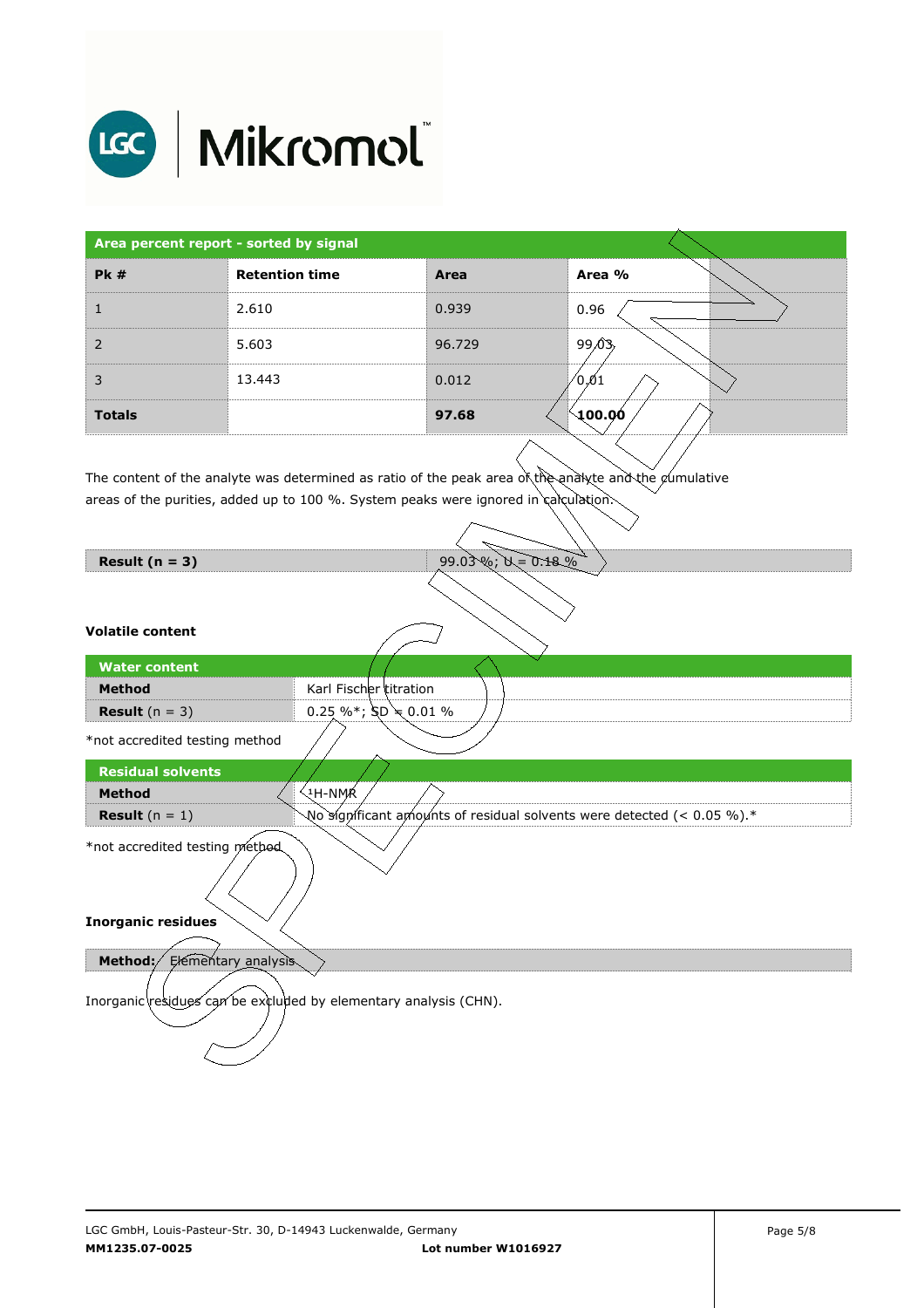

### **Identity**

The identity is assessed by ISO/IEC 17025 accredited testing methods.

| <b>Method</b> | <b>Conditions</b>                                                                                                                                                                                  | <b>Result</b>                                                                                                                                                                                                                                                                                                                                                                                                                                                                                                                                                |
|---------------|----------------------------------------------------------------------------------------------------------------------------------------------------------------------------------------------------|--------------------------------------------------------------------------------------------------------------------------------------------------------------------------------------------------------------------------------------------------------------------------------------------------------------------------------------------------------------------------------------------------------------------------------------------------------------------------------------------------------------------------------------------------------------|
| $1H-NMR$      | 400 MHz, DMSO-d <sub>6</sub>                                                                                                                                                                       | Structure confirmed                                                                                                                                                                                                                                                                                                                                                                                                                                                                                                                                          |
|               |                                                                                                                                                                                                    |                                                                                                                                                                                                                                                                                                                                                                                                                                                                                                                                                              |
| 9.5<br>9.0    | 0.5<br>$\begin{array}{c} \n \stackrel{7.5}{\longrightarrow} \n \stackrel{10}{\longrightarrow} \n \end{array}$<br>0.0<br>7.0<br>$\mathbb{L}_-$<br>$\overline{\phantom{a}}$<br>$\frac{27.68}{27.68}$ | 4.0<br>$2.0$<br>5.0<br>$\overline{\phantom{a}2.5}$<br>$\begin{array}{ c c c c c } \hline . & . & . & . & . \\ \hline . & . & . & . & . \\ \hline . & . & . & . & . \\ \hline . & . & . & . & . \\ \hline . & . & . & . & . \\ \hline . & . & . & . & . \\ \hline . & . & . & . & . \\ \hline . & . & . & . & . \\ \hline . & . & . & . & . \\ \hline . & . & . & . & . \\ \hline . & . & . & . & . \\ \hline . & . & . & . & . \\ \hline . & . & . & . & . \\ \hline . & . & . & . & . \\ \hline . & . & . & . & . \\ \hline . & . & .$<br>1.5<br>1.0<br>0.5 |
|               |                                                                                                                                                                                                    |                                                                                                                                                                                                                                                                                                                                                                                                                                                                                                                                                              |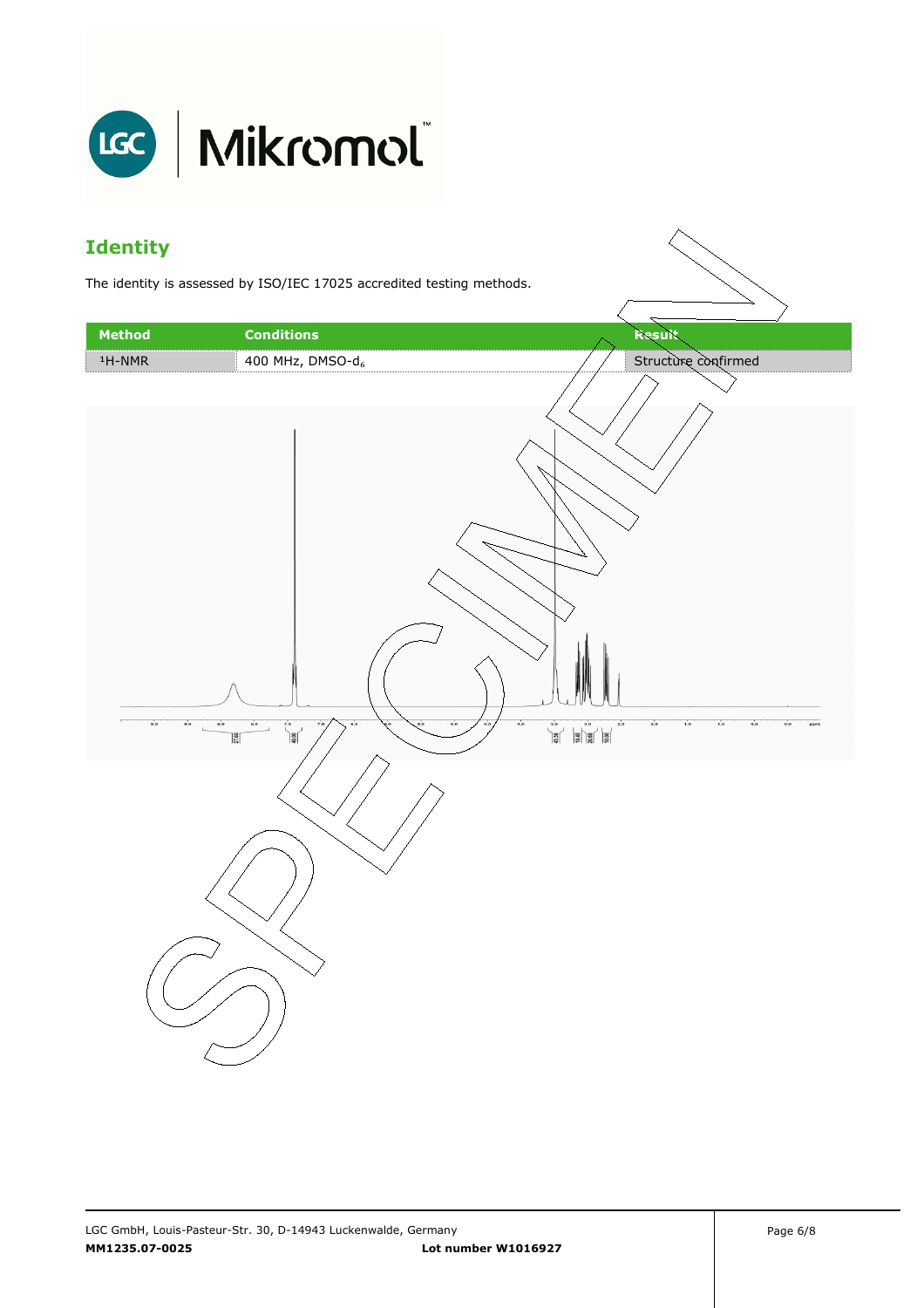

# LGC | Mikromol